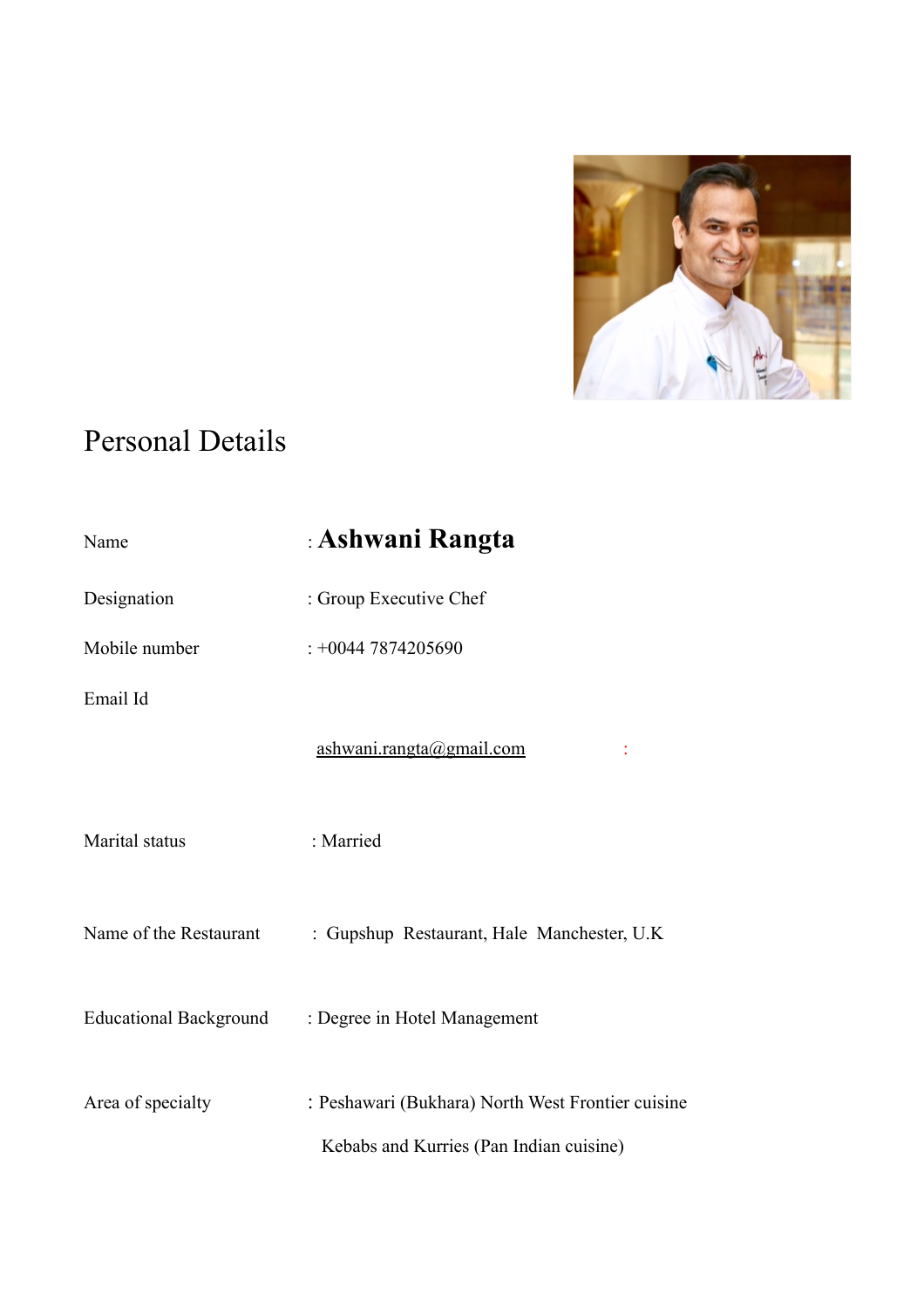Gupshup ( Pan India Cuisine

# Follow on Instagram:- @ashwanirangta

# **Brief**

Having more than 17 years of experience in the industry and having worked with top chefs at world renowned hotels, I excel in finest culinary operations. Being part of premiere food and beverage operations in India,U.A.E and U.K, I have excellent people skills and I am driven towards highest quality of creativity and food standards.

 I am specialized in pre-opening operations. I am a young and energetic professional with core competencies of authentic Indian cuisine specializing in Pan Indian cuisine. I am constantly seeking fresh and innovative ways to enhance dining experience with new recipes, regional specialties. I am keen to secure a position that will allow me to showcase my significant experience in Indian regional menus. I have Exceptional understanding of how to adapt apposite combinations of ingredients with solid understanding of adapting foods to tastes, diets, cultures, etc. Excellent approach to guest service, creating meals and menu that match special events and occasions. My exposure to diverse environments has led me to focus on maintaining costs, training & developing the specialized skills required of a team representing a menu featuring the multiple regional cuisines of India.

## **Career Archive**

**August 2019 till Present :-** 

**Silverfox events and Pre Opening of Guphup in Hale .**

**August 2015 to July 2019 :- Head Chef of flagship Asha's restaurant in Manchester UK.**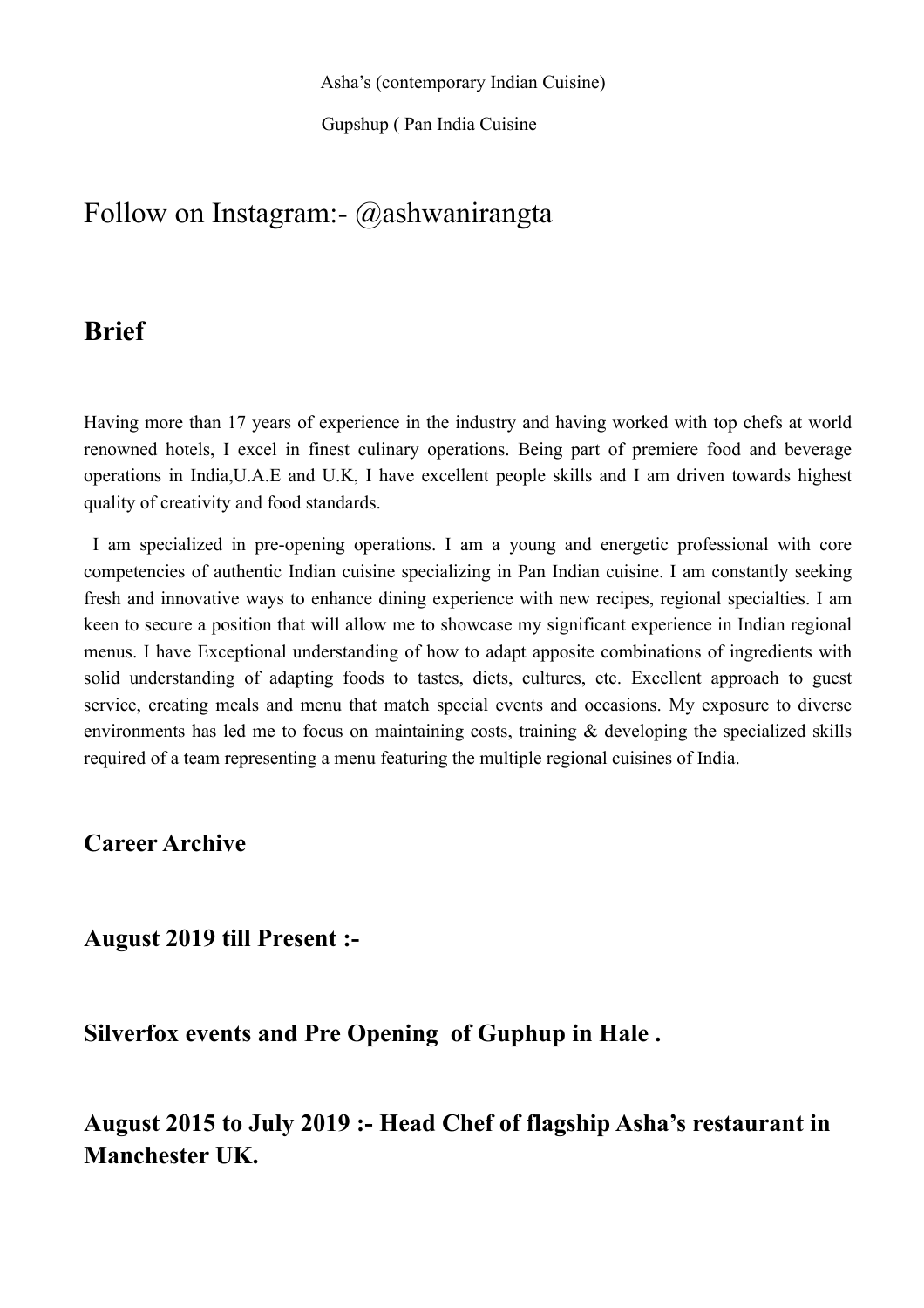- Launch of Asha's restaurant in Manchester (17<sup>th</sup> September 2015).
- Pre-Opening/ Research and Development for Asha's Manchester, U.K.
- Brand innovation, research and development for all Asha's in six countries.
- Winner of CITY RESTAURANT OF THE YEAR 2017 by Cheshire life.
- Winner best Indian in Manchester 2017 (Manchester restaurant award )
- Winner international growth of the year award 2017-london award
- Winner ENGLISH CURRY AWARD 2017
- Asian curry award-best casual dining 2018
- AFRA award for bes Indian in north west 2018
- **Got listed is Michelin Guide 2016, 2017 and michelin plate in 2018**

#### **EVENTS AT ASHAS MANCHESTER**

**6 course one ingredient taster -Asparagus 6 course vegan menu sitdown with seedlip gin Guineafowl and sassy cider tasting night 5 course Best of british tasting menu night Kebab and bruichladdich whiskey tasting night Seafood and Sauvignon tasting night 4 course tasting night with Game meat Pumpkin and cocktail tasting night on Halloween Spring summer menu for 2018 4 Course tasting event in association with ACTION AGAINT HUNGER**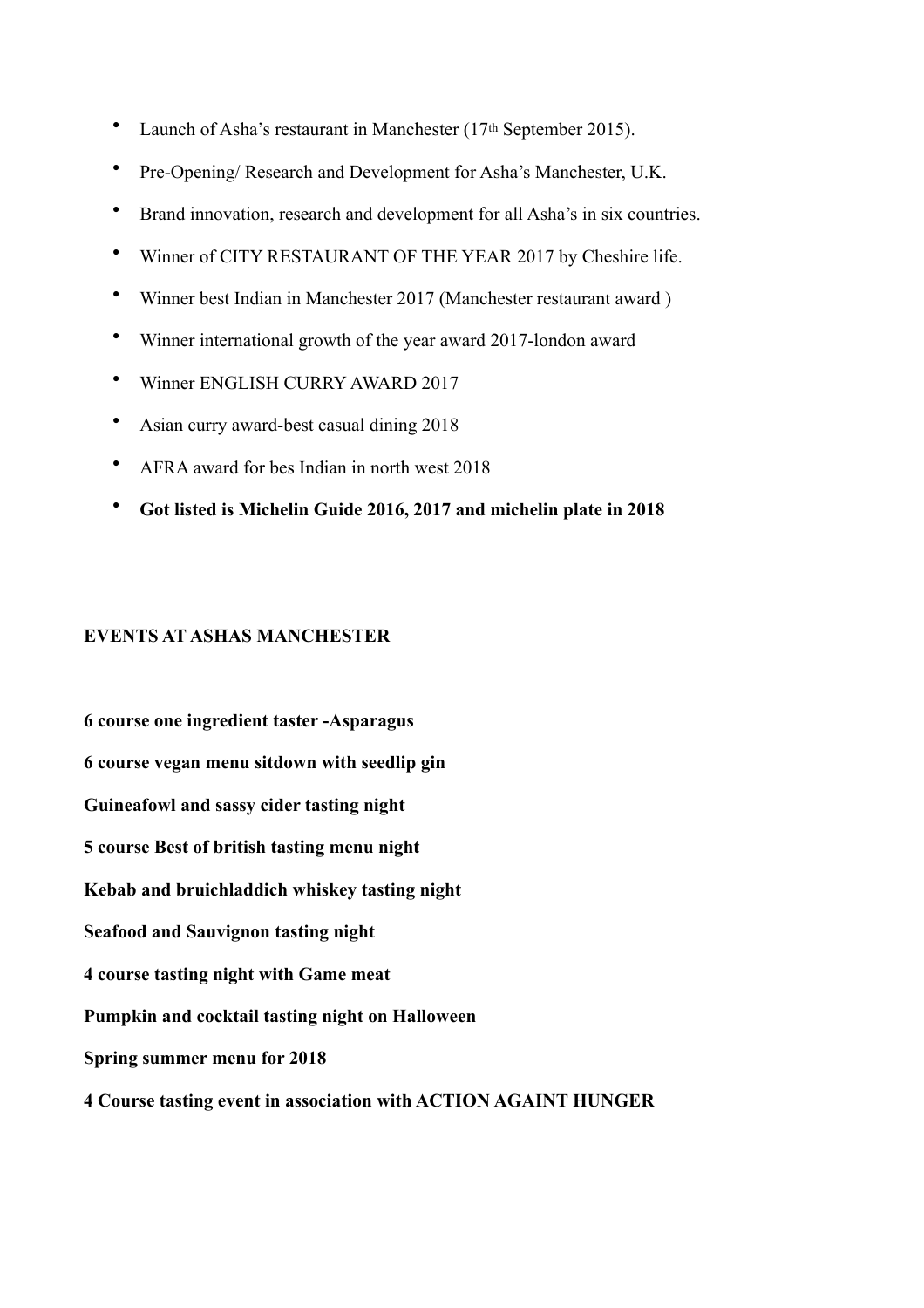## **24th Feb 2014 to Aug 2015: - Chef De Cuisine at Asha's restaurant at WAFI, Dubai .UAE**

- Re launch of Asha's Wafi menu in Oct 2014.
- Pre-Opening/ Research and Development for Asha's Manchester, U.K.
- Formulation of policies, standard operating procedures and training of all the kitchen team.
- Complete planning of the kitchen work flow
- Creating of a recipe folder for the Asha's Brand and new openings, as a training tool.

## **Oct 2010 to 11th Feb 2014: ITC GARDENIA, A Luxury Collection Hotel.**

## **5 Star Deluxe Luxury Hotel, 292 Rooms including**

## **Winner of 'Best Luxury Hotel' - 2010**

#### **Position: Sous Chef**

- Manage day to day operations of ITC's signature cuisine brand **kebabs n Kurries**
- Maintain market leadership and market share of 20 % within its competitive segment.
- Achieved a total revenue of 4-5 crores for the year 2011-2012
- Increase benchmarks of quality standards and delivery systems through six sigma techniques thereby improving operating efficiency.
- Improve operational processes through application and actualization of HACCP principles.

## **2010: ITC GRAND CENTRAL, MUMBAI**

## **A Luxury Collection Hotel.**

#### **Position: Jr Sous Chef**

• Manage day to day operations of ITC's signature cuisine brand **kebabs n Kurries.**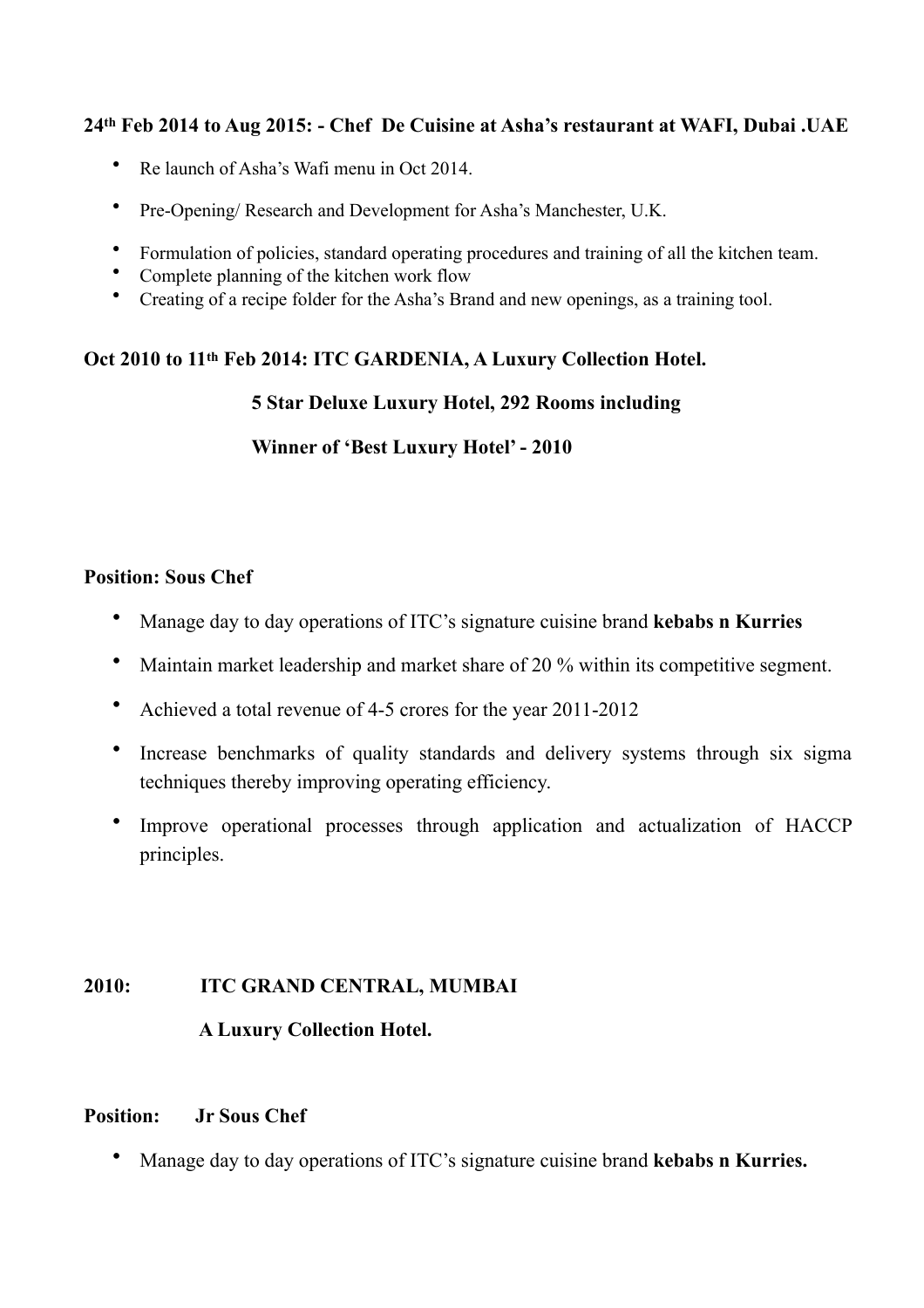- Winner of Times Food Guide Award in 2010.
- Winner of Mille Guide Award of Best Indian Restaurant in Asia.

## **Kitchen Executive (Chef) Training program ~ July 2008- January 2010**

Welcome Group Management Institute (WMI )

## **2004 to 2008: ITC, MUGHAL**

## **AGRA**

## **Position: Kitchen Associate**

- Assisted the Sous Chef in day to day operations and in the pre-opening activities of Peshawari at ITC Mughal, Agra, including new menu development, training and development of pre-opening task force.
- Food Promotion and Food Festivals.
- Key team member for prestigious conventions and Hi image banqueting.

## **2003 to 2004: JAYPEE Palace Hotel**

## **AGRA**

## **Position: Kitchen Associate**

- Assisted the Sous Chef in day to day operations of banquet kitchen and in the pre opening activities of spice restaurant at JAYPEE Palace Hotel Agra, including training and development of recipes.
- Food Promotion and Food Festivals.
- High roller events and big convention of up to 5000 guest.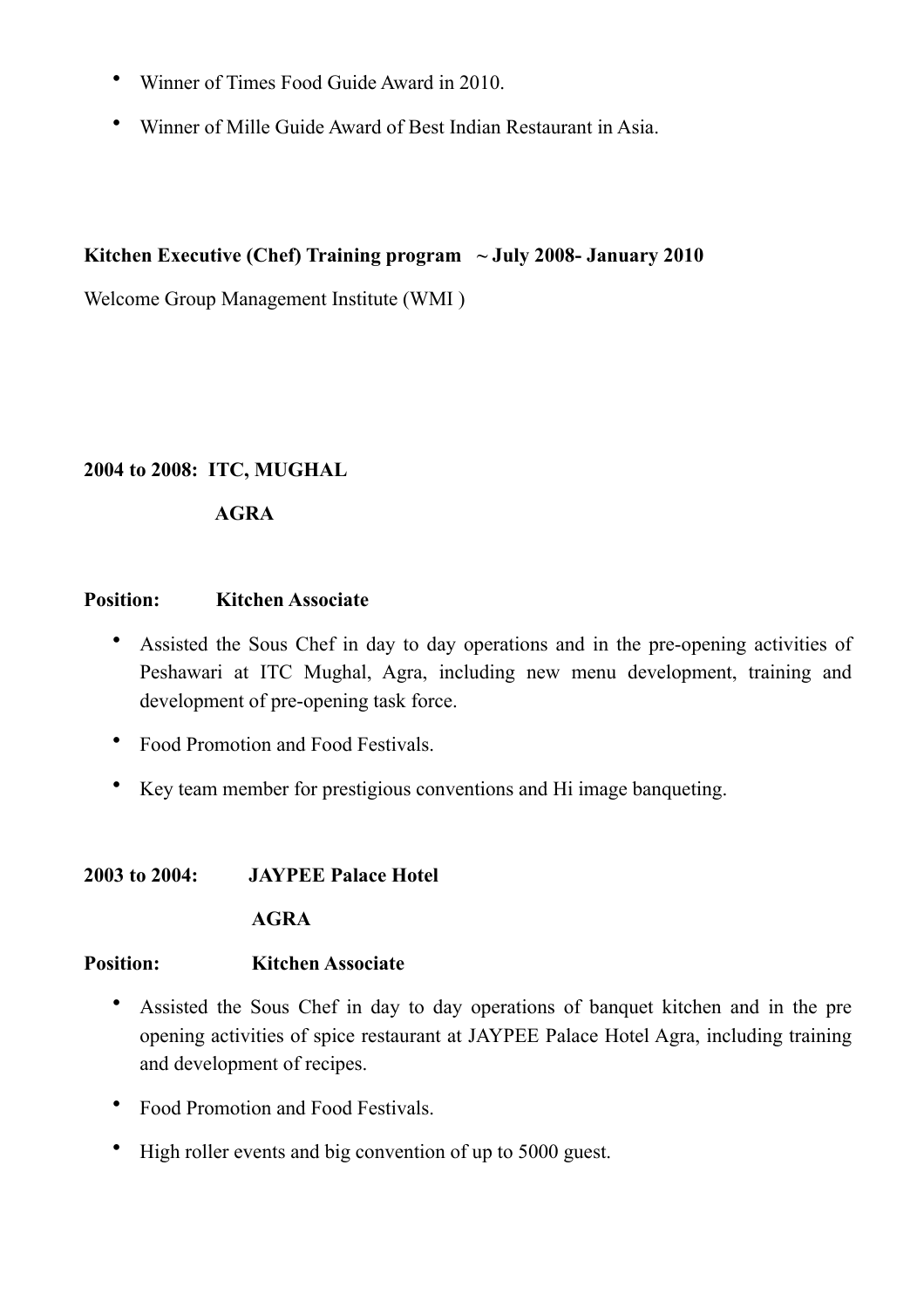# **Achievements**

## **Professional:**

- Chef In charge for Kebabs and Kurries at ITC GRAND CENTRAL (mille guide best Indian restaurant in Asia).
- Chef In charge for Kebabs and Kurries at ITC GRAND CENTRAL (Times food guide award 2010).
- Core team member that assisted the ITC GARDENIA to achieve HACCP certification and successfully completed two surveillance audits.
- Core team member that assisted the ITC GARDENIA to achieve ISO 22001 certification
- Core team member that assisted the ITC GARDENIA to achieve Starwood food safety and hygiene audit certification
- Launch of Peshawari restaurant as a KEY TEAM MEMBER at ITC MUGHAL, AGRA.
- Catered to the President of China (Mr.Hu Jin Tao) during his visit to ITC Mughal in Agra.
- Catered to Hilary Clinton in 2009 at ITC Green center, Gurgaon.
- Pre-opening member for ITC GARDENIA , BANGALURU
- Represented my home state in athletics and won Gold medal in track and field events.

## **Six Sigma Actualization:**

- PET leader of the project on "Associate attrition".
- Successfully completed the green belt certification module.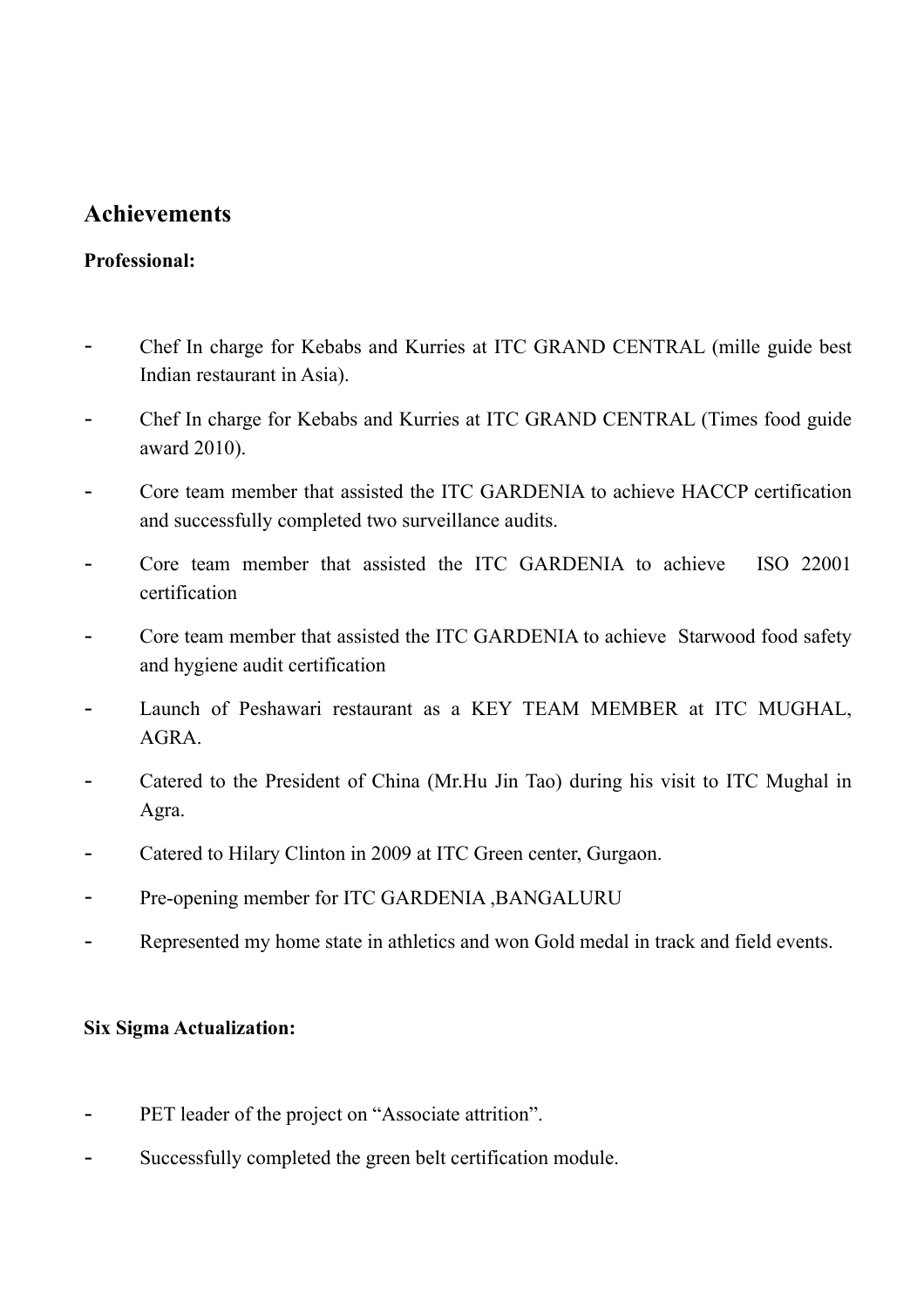## **Environment Health & Safety:**

- Team member for the kitchen brigade to achieve zero waste levels from the kitchen through proper segregation, reuse and recycling of entire food waste, waste oil and water.
- Key member of unit's energy and environment health and safety committee, that scored 93%in ITC's corporate EHS audit
- Assist the Executive Chef and Chief Engineer to monitor and control fuel and energy costs by instituting "Toll gates".
- 5 STAR rating in Ashas manchester since opening 2015

# **Professional Education and Certification**

- IELTS Test Report-By British Council Dubai-Cambridge English Language Assessment- Jun-2015. Score 7
- Chartered Institute of Environmental Health –Level 3 Award in Supervising Food Safety in Catering-Jul-2015

## **Green Belt Certification**

- Six Sigma currently pursuing Green belt certification